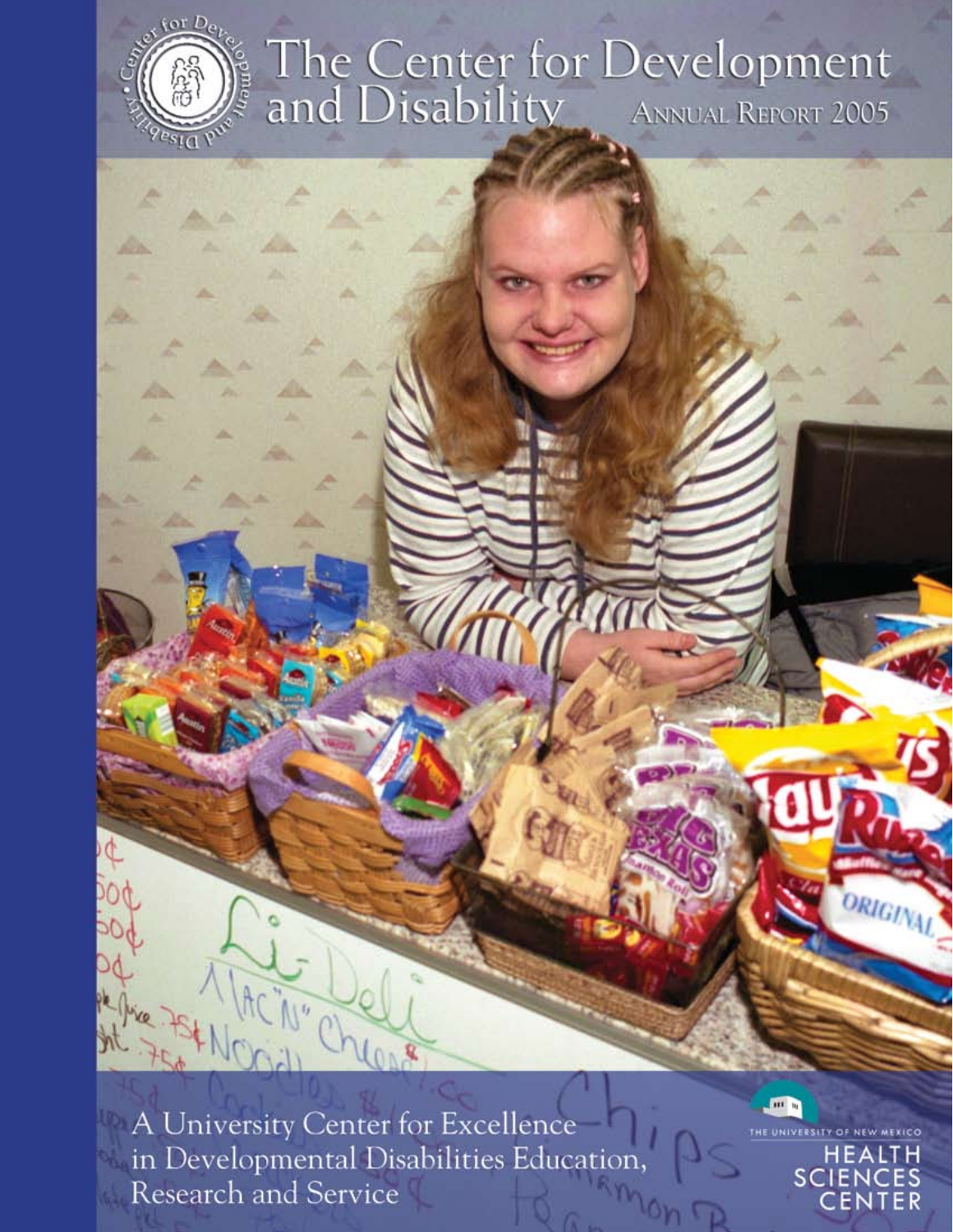# The Center for Development and Disability

**PEST The Center for Development and Disability (CDD) is New Mexico's University Center for Excellence in Developmental** Disability Education, Research and Service (previously known as UAP). These centers, authorized by the Developmental Disabilities Assistance and Bill of Rights Act, build the capacities of states and communities to respond to the needs of individuals with developmental disabilities and their families. The centers receive core funding from the Administration on Developmental Disabilities (ADD) and obtain funding for other programs and projects through state contracts, federal grants, and private agencies. Together, the 61 centers, located in every state and territory, function as a national network of programs.

The mission of the CDD is the full inclusion of people with disabilities and their families in their community by engaging individuals in making life choices, partnering with communities to build resources, and improving systems of care.

The CDD accomplishes this mission through innovative:

- Interdisciplinary training
- Dissemination of information
- Provision of exemplary direct service and technical assistance
- Applied research

The following values direct the work of the CDD and its programs:

- Cultural and linguistic diversity
- Inclusion and accessibility for all individuals
- Partnerships and collaboration that encourage capacity building within communities
- Innovative, interdisciplinary, and research-based practice



# **The Center's Impact in New Mexico**





Guided by individuals with disabilities and their families who help design, provide, and evaluate our efforts, the Center for Development and Disability:

- Identifies, develops, and strengthens opportunities and choices for all persons with disabilities and their families throughout their lives so that they are included in all aspects of society;
- Participates in collaborations to enhance resources and maximize opportunities for all persons with disabilities, their families, and those who support them;
- Responds to the most important interests and concerns of all persons with disabilities and their families through leadership in education, research and service; and
- Influences policies to reflect what is known about the variety of strengths and needs of all persons with disabilities and their families, while recognizing and integrating the diverse values of individuals, families, and communities.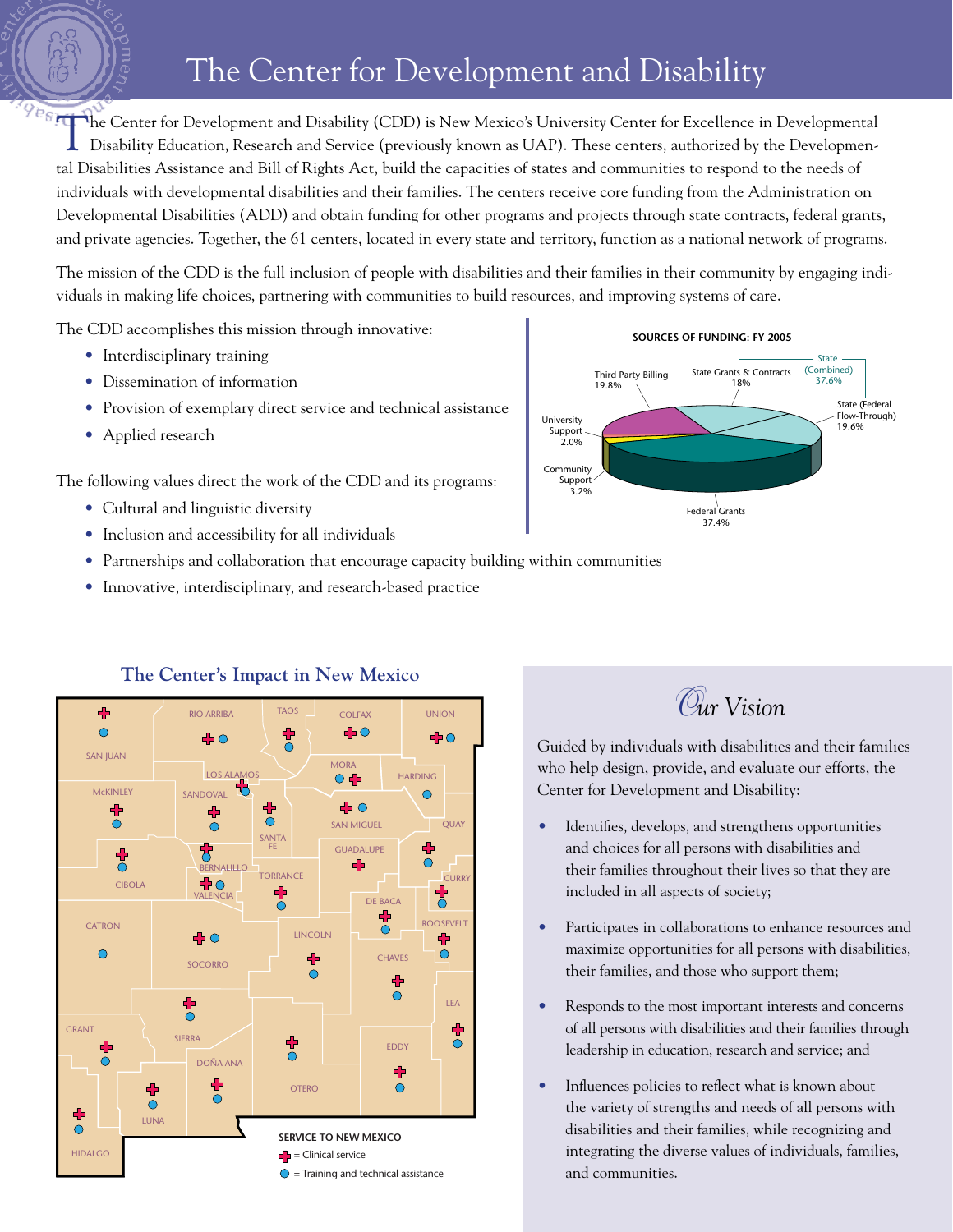## **CDD Programs and Projects**

The Center for Development and Disability is made up of numerous programs and projects funded by a variety of federal and state agencies and private partners. All programs are aligned with the mission of the CDD and committed to assuring that services and supports are culturally appropriate and available statewide. CDD programs also support the mission of the University of New Mexico Health Sciences Center as follows:

## **Innovative, Collaborative, and Interdisciplinary Education**

**AIM Higher** provides training and technical assistance for professionals and selected childcare providers in Bernalillo County to enhance their ability to serve young children with disabilities in inclusive care settings.

Through a contract with the SouthWest Autism Network (SWAN), **Albuquerque Public Schools Training & Consultation** provides training and consultation to meet the needs of students with autism.

**Bureau of Indian Affairs Summer Institute** supported educators serving Native American students from 63 tribes across the country through training to address special education needs.

**Capacity Building for Early Intervention** provided training and technical assistance to New Mexico health care providers and early intervention agencies to promote communication and mutual knowledge of the two systems.

**Closing the Gap** provided site-specific training and technical assistance on accessing reliable information on the Internet to assist with patient care to health care personnel across the state that serve individuals with developmental disabilities.

The **Early Childhood Evaluation Program** offers training & technical assistance to community agencies and healthcare providers serving young children with suspected disabilities or special health care needs and provides clinical experience for students in a variety of fields.

**Early Childhood Network** provides collaborative training and consultation statewide to professionals working with young children who have developmental delays or risk conditions.

**Educational Support Project** provides individually tailored training for schools on the Navajo Nation dealing with school performance and support for staff serving children with disabilities.

The **Family and Community Education in ASD** is a statewide family support, technical assistance and training program of the SouthWest Autism Network (SWAN) utilizing experienced parent coordinators in their local communities.

**Improving Communities of Practice** is helping to build a comprehensive system of personnel development for eighty-three Bureau of Indian Affairs schools across the Navajo nation in Arizona, Utah, & New Mexico.



**Leadership Education Excellence in Maternal & Child Health Nutrition Program (NM LEEP)** is a partnership between the UNM Nutrition Program and the NM LEND to train graduate students to become leaders in pediatric nutrition.

**Making Forward Progress** provides training and technical assistance to BIA funded schools in corrective action on the Navajo Nation.

The **Medically Fragile Case Management Program** trains undergraduate and graduate nurses in RN case management.

**Native American Early Learning Projects (NAEL)** hosted a national conference for early childhood educators and parents on Indian lands representing 23 states. Also developed and piloted two courses for college credit designed for professionals working with young Native American children and their families.

**NM LEND Program** is a graduate and post-graduate leadership training program in neurodevelopmental disabilities covering specific areas such as clinical skills, public policy, leadership skills, genetics, ethics, and family centered care.

**Parent Home Training** is a pilot program to provide training and education to parents of young children with Autism Spectrum Disorders in effective techniques to engage and interact with their children

The **Preschool Network** provides training, technical assistance, and evaluation support to those working with young children 3-5 years old with developmental delays, or special education needs in New Mexico.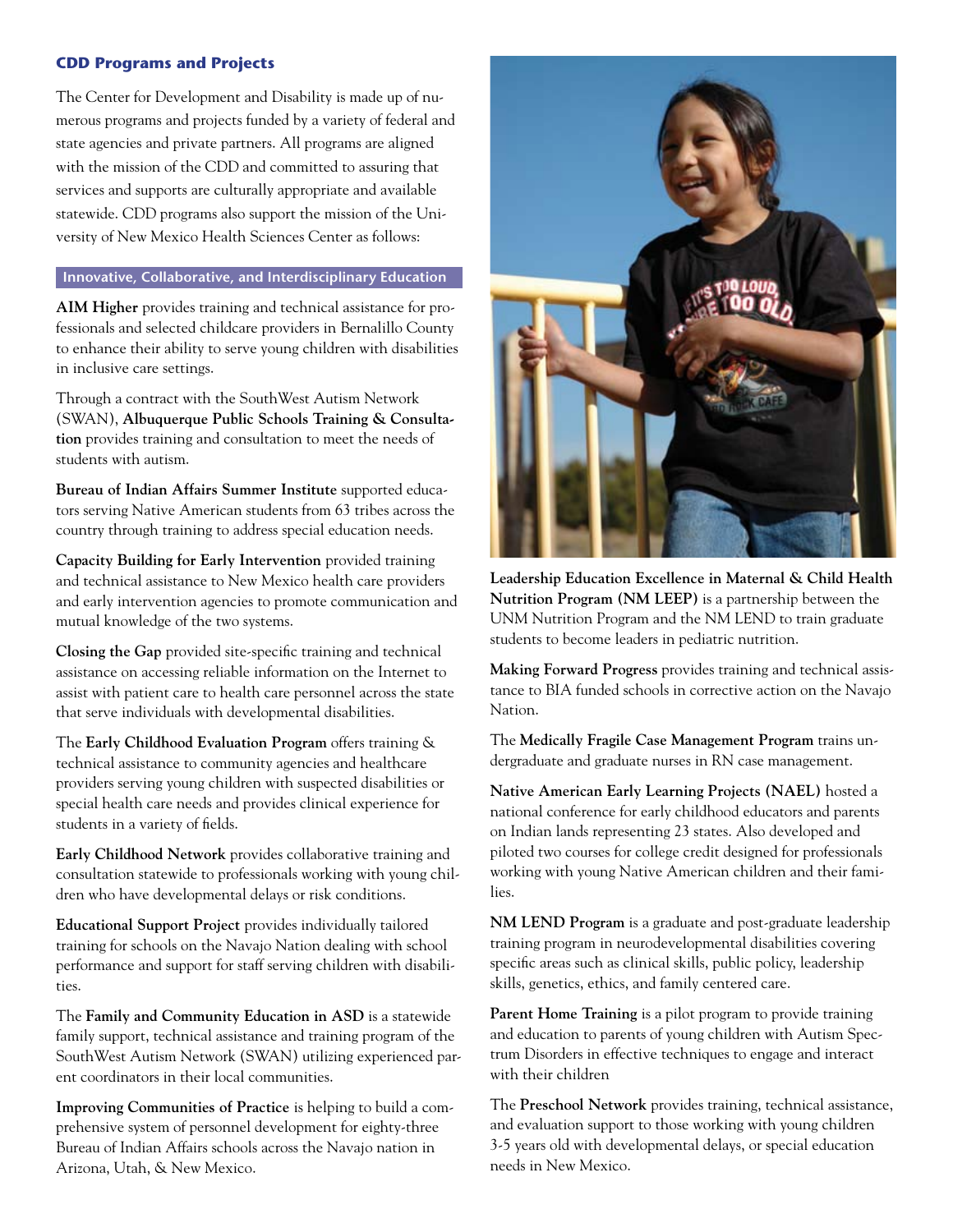**Project GO** provided training to staff of Northern One-Stop Centers to assist customers with diverse learning needs to utilize the CDD's on-line tutorial on computer skills for low-literacy job seekers.

**Project Pueblo Connections** is a five-year collaborative project between the CDD and Five Sandoval Indian Pueblos, Inc to implement a Family Support Center in each of the five Pueblos that will provide a comprehensive array of culturally appropriate services and supports for families who have a son or daughter with a disability.

**Project SET** is part of the SouthWest Autism Network (SWAN) and offers training and technical assistance to local teams of parents and professionals who work with young children with Autism Spectrum Disorder.

An annual **Public Policy Institute** provides training for graduate students, family members, and pediatric residents on the legislative process and positively impacting public policy.

**SELF Outreach** offers multimedia training through distance technology and a comprehensive website for assessment information on infant self-regulation and temperament.

**School Based Consultation Projects** with a variety of school districts throughout New Mexico support students with Autism Spectrum Disorder in the classroom through staff training, consultation, technical assistance and assessment.

**Supporting Diverse Customers to Employment Success** built One Stop disability expertise and capacity through the development of a Navigator System and mentoring process and increased employment outcomes for people with disabilities.



#### **Distance Learning and Web-based Courses**

**Assessment and Interventions: Case Studies in Deafblindness** is an online web course using problem based learning and case analysis to encourage participants to discuss assessment and intervention strategies.

**Early and Emergent Literacy** is an online web course developed by the Preschool Network that grants three college credit hours through New Mexico State University or a Certificate of Completion.

**Functional Behavior and Positive Supports** is an online web course on functional behavioral analysis and positive behavior supports for children in public schools.

**On-Line Self-Study Computer Training Tutorials for People with Disabilities** teaches computer basics and keyboarding skills, e.g. Windows, Word, searching the Internet and e-mail.

**Overview of Deafblindness with an Emphasis in Communication** is an online web course sponsored by the CDD and New Mexico State University designed for families, individuals, or educational teams working with an individual who is deafblind.

**Rural and Early Access for Children's Health (REACH)** is a three-year telehealth project providing direct specialty care to young children with disabilities and their families, plus training, technical assistance, and resources to families and programs statewide.

**Self Study Course in Autism** is a web-based course designed for personnel serving adults with autism.

**SELF (Support for Early Learning Foundations) Outreach** is available as an on-line course and on CD-ROM and provides comprehensive training and demonstrates exemplary practice addressing the complex nature of self-regulation for infants and toddlers.

## **Applied Research and Policy Analysis**

**Assessing the Feasibility** assessed the feasibility of creating an information system that would provide staff of the Bureau of Indian Affairs with information on schools across the country under the control of the BIA and developed a report format that captures data from multiple existing BIA databases and produces integrated reports on key school performance indicators.

**Direct Support Retention Project** is investigating the impact on staff retention of providing a health insurance savings plan for the direct support workforce in developmental disabilities.

**Health Promotion and Disease Prevention for People with Disabilities** is a collaborative effort with the Office of Disability and Health that analyzes disability date, evaluates health promotion interventions and accessibility studies, and promotes emergency preparedness for people with disabilities.

**Long Term Services Division Database** oversees the collection & analysis of data around staff training and turnover of personnel in community agencies.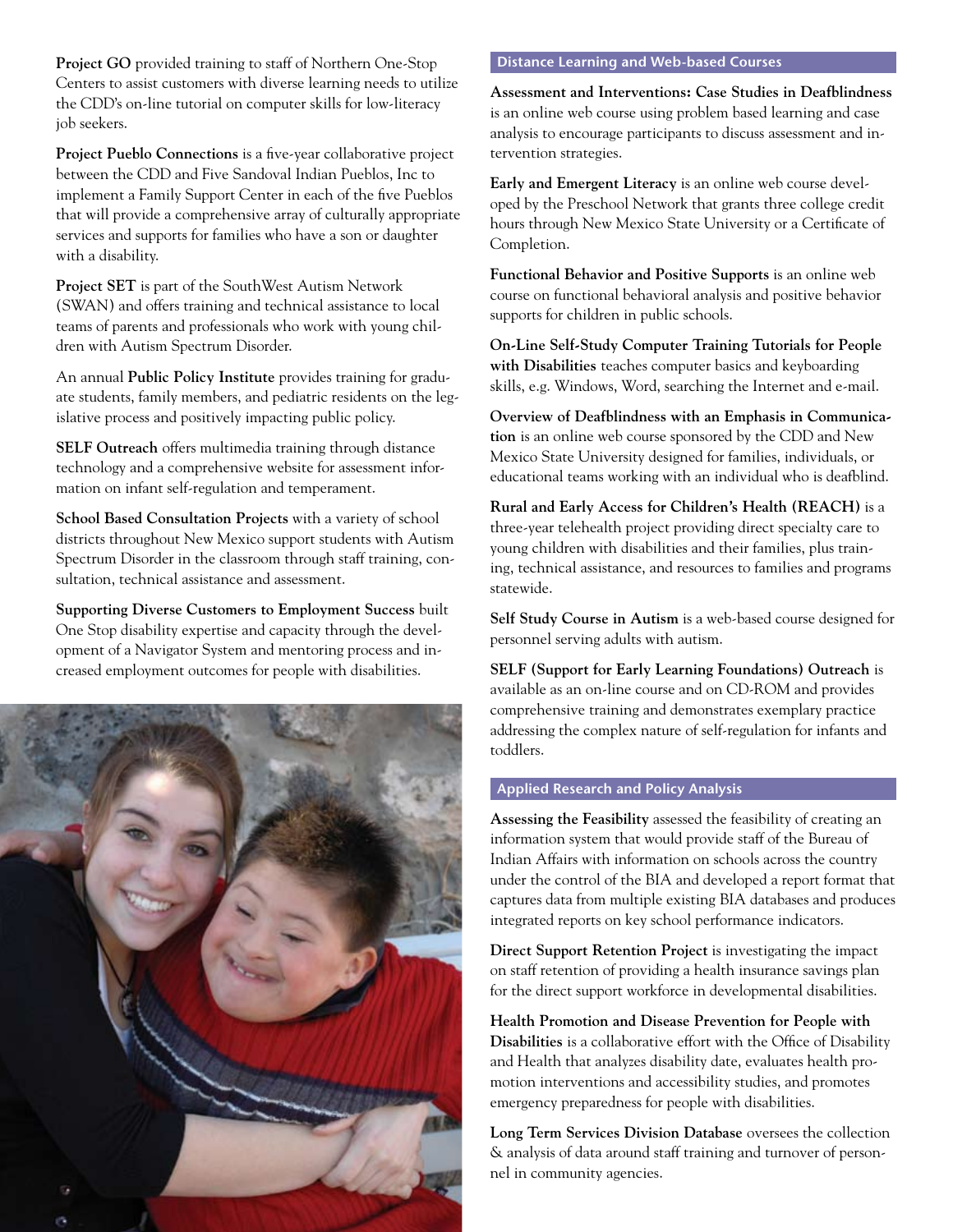Quarterly meetings of the **MCHB Collaborative**, consisting of representatives from MCHB funded programs in New Mexico, discuss and promote policy issues relating to children with special health care needs.

**Needs Assessment: Parents with Disabilities** is a qualitative research project to obtain information from providers and parents on the support needs of parents who have developmental disabilities.

**Oral Health Surveillance System in New Mexico** is a joint project with the Oral Health Institute and the Department of Health that responded to a House Joint memorial requesting an assessment of the feasibility of establish an oral health surveillance system to provide accurate, timely information to policymakers on the oral health of New Mexicans.

**Project Mealtime** is investigating the feeding behavior of young children with Autism Spectrum Disorder.

**Reeve Quality of Life Research** is a multi-faceted program of research and evaluation for the Christopher Reeve Foundation that includes evaluating the effectiveness of the health promotion activities of the Christopher and Dana Reeve Paralysis Resource Center; undertaking research on the incidence and prevalence of paralysis in the United States, and conducting research on the definitions-in-use of "quality of-life" among people with a wide range of physical and cognitive disabilities.

**Tobacco Prevention Project** will evaluate the effectiveness of a health promotion intervention designed to prevent youth with disabilities from using tobacco and other harmful substances.

#### **Interdisciplinary Healthcare and Client Services**

Through SWAN, the **Albuquerque Public Schools Friendship Group** provides an opportunity for students with high functioning autism/Asperger's Disorder to learn social skills.

**Autism Diagnostic Clinic** sees children ages 3 through 21 to confirm or rule out the diagnosis of autism.

**Early Childhood Evaluation Program** provides statewide diagnostic and developmental evaluation services for children birth to three years of age in their communities.

**Indian Children's Program** provides supplemental services to Native American children birth through 21 years old that have developmental disabilities and special needs.

**Medically Fragile Case Management Program** provides nurse case management services through nine community based satellites to medically fragile individuals & their families throughout New Mexico.

**Project SET** provides consultative services for young children with Autism Spectrum Disorder to assist early intervention programs & schools in developing effective intervention plans.

**Self-Directed Family Support Program** provides individuals with developmental disabilities and their families an opportunity to self-direct a small annual allotment with the assistance of a local Family Resource Specialist who assists participants to develop an individual support plan and budget to access resources.

**Supports and Assessment for Feeding and Eating (SAFE) Clinic** is a clinic that assesses feeding issues and makes recommendations to prevent aspiration for individuals with developmental disabilities of all ages.



#### **Dissemination of Information**

**Assistive Technology Resources** a directory of assistive technology resources jointly developed and produced with the Developmental Disability Planning Council.

**Bilingual Services** for the CDD Information Services supports information and referral for Spanish-language callers.

**CDD Library and Information Network for the Community (LINC)** has a web-based catalogue of comprehensive resources, consisting of books, video cassettes, audio cassettes, training manuals, & periodicals, that address the information needs of individuals with disabilities, their families, providers, and advocates.

**CDD Website** features CDD programs, projects, & links to local, state, & national resources: http://cdd.unm.edu/.

**Color My World** is a newsletter produced jointly with the New Mexico Autism Society to provide information to families & professionals about autism & is disseminated statewide.

**Early Childhood UPDATES** is a monthly newsletter produced & disseminated by the Early Childhood Division with a focus on services for children 0-3 years old & their families. It is also available online.

**Early Success Through Inclusion: A Video Project** features successful inclusion education programs for young children with disabilities throughout the state.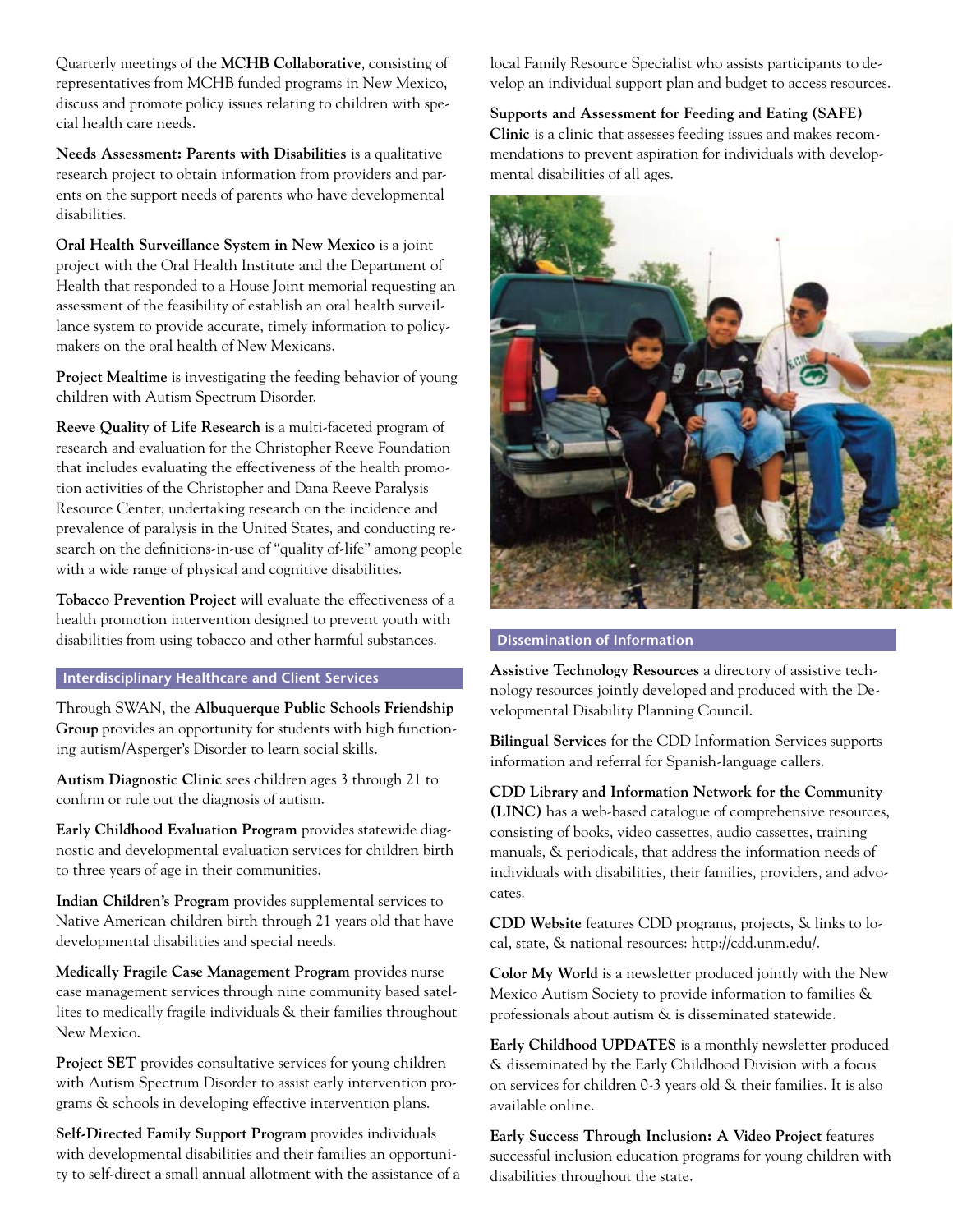#### **Dissemination (continued)**

**Health Promotion and Disease Prevention for People with Disabilities** publishes and disseminates policy-briefing papers on issues of disability and health.

**Improving Communities of Practice** website features Navajo language parents' rights video and a Navajo language glossary of early childhood terminology developed through Project Na'nitin.

**Information Center for NM with Disabilities and Babynet** is an information & referral center.

**Information Outreach** – A collaborative project with Parents Reaching Out and Parents of Behaviorally Different Children provided training, technical assistance and bi-lingual information to families and staff of the Division of Children Youth and Families.

**Internet Access to Digital Libraries** provided digital health information resources, products and services for CDD satellite health professionals, people with disabilities and their families, caregivers, and advocates.

**Navajo Network News** is a bi-monthly newsletter disseminated to Navajo educators and others working with students in Bureau of Indian Affairs funded schools on the Navajo Nation in Arizona, New Mexico and Utah.

**NETWORK NEWS** is a bi-monthly print and on-line newsletter produced and disseminated by the Preschool Network for preschool personnel serving children with special needs in New Mexico.

**Regional Southwest Conference on Disability** is an annual conference focusing on creating common ground between people with disabilities and researchers.

**Sabias Que?** is a Spanish language resource book for families developed by Self-directed Family Support.

**Satellite Resource Collections for Early Childhood** are established at five sites across the state through the Preschool Network to provide wider access to early childhood professional journals, videos, books, & other resources.

**Tip Sheets for First Responders** is a field guide providing information on how to assist persons with a wide range of disabilities during a natural disaster or national emergency

**Touch Points** is a newsletter for families and providers of children who have dual sensory impairments and is produced and disseminated by the Project for New Mexico Children & Youth who are Deaf/Blind.

**WELL** disseminated resource information and provided outreach on adolescent disability issues.

## **Publications and Resources Developed by CDD Staff and Faculty**

#### **Refereed Journal Articles**

**Bradley, J.** (2004). When a Young Patient Dies. *RN, 68*(4), 40-43.

Cole, J. C., **Lopez, B. R**., & Daleo, D. V. (2004). Latent relationship of fluid, visual, and simultaneous cognitive tasks. *Psychological Reports*, 94, 547-561.

**Crowe, T.**, Picchaiarini, M.R., Poffenroth, T. (2004). Community Participation: Challenges for people with disabilities living in Oaxaca, Mexico and New Mexico, United States. *OTJR: Occupation, Participation and Health, 24*, 72-80.

**Crowe, T.** (2005). Occupational Goals of Mothers of Children with Disabilities: Influence of Temporal, Social, and Emotional Contexts. *American Journal of Occupational Therapy*.

Donovan, M., VanLeit, B., **Crowe, T.K**., Keefe, E. (2005). Occupational goals of mothers of children with disabilities. *American Journal of Occupational Therapy*(59), 249-261.

Horowitz, J. A., Vessey, J.A., Carlson K.L., **Bradley, J. F.** Montoya, C., McCullough, David J. (2004). Teasing and bullying experiences of middle school students. *Journal of the American Psychiatric Nurses Association, 10*(4), 165-172.

Hoyme, H. E., May, P.A., Kalberg, W.O., **Kodituwakku, P.**, Gossage, J.P., Trujillo, P.M., Buckley, D.G., Miller, J.H., Aragon, A.S., Khaole, N., Viljoen, D.L., Jones, K.L., Robinson, L.K. (2004). Practical clinical approach to diagnosis of fetal alcohol spectrum disorders: clarification of the 1996 Institute of Medicine Criteria. *Pediatrics, 115*, 39-4.

**Kodituwakku, P. W.**, Adnams, C.M., Hay, A., Kithching, A.E., Burger, E., Kalberg, W.O., Viljoen, D.L., May, P.A. (in press). Letter and Category fluency in children with fetal alcohol syndrome from a community in South Africa. *The Journal of Studies on Alcohol*.

**Kodituwakku, P. W.**, Adnams, C.M., Hay, A., Kithching, A.E., Burger, E., Kalberg, W.O., Viljoen, D.L., May, P.A. (in press). Letter and Category fluency in children with fetal alcohol syndrome from a community in South Africa. *The Journal of Studies on Alcohol*.

**Lopez, B. R.**, Lincoln, A. J., Ozonoff, S & Lai, Z. (2005). An examination of the relationship between executive functions and restricted, repetitive symptoms in a high-functioning autistic population. *Journal of Autism and Developmental Disorders*, 35, 307-322.

McGuire, B., **Crowe, T.**, Law, M., VanLeit, B. (2004). Mothers of Children with Disabilities: Occupational Concerns and Solutions. *OJTR: Occupation, Participation and Health, 24*, 54-63.

McNulty, T. M., **Crowe, T.**, VanLeit, B. (2004). Promoting professional reflection through problem-based learning evaluation activities. *Occupational Therapy in Health Care, Special Topic: Best Practices in Occupational Therapy Education* (18), 71-82.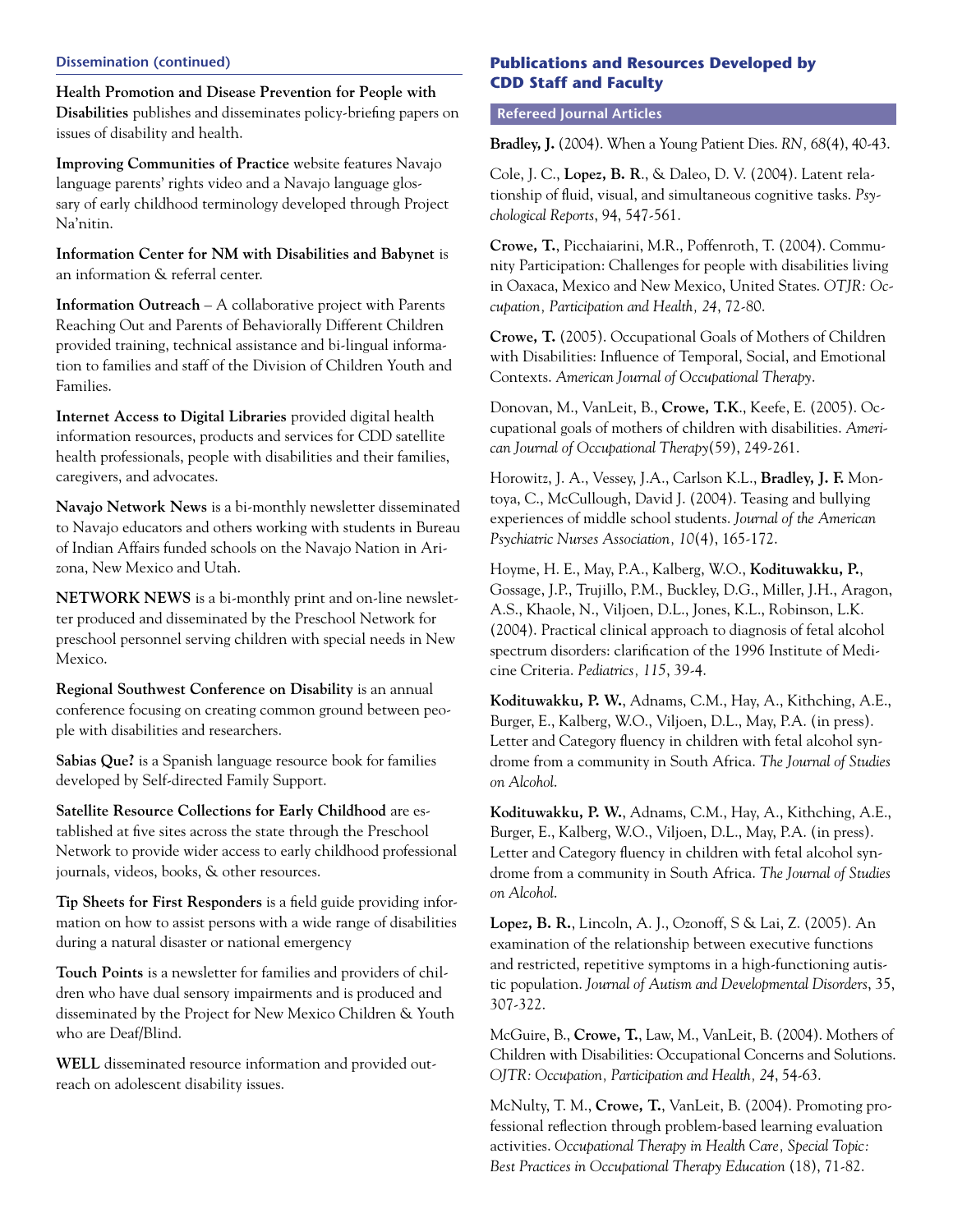Provost, B., **Heimerl, S.**, **McClain, C.**, Kim N, **Lopez, B. R.**, **Kodituwakku, P**, (2004). Concurrent validity of the Bayley Scales of Infant Development II Motor Scale and the Peabody Developmental Motor Scales-2 in children with developmental delays. *Pediatric Physical Therapy*, 16 (3): 149-156.

Rehm, R. S., **Bradley, J.F.** (2005). Normalization in families raising a child who is medically fragile/technology–dependent and developmentally delayed. *Qualitative Health Research, 16*(6), 807-820.

Rehm, R. S., **Bradley, J.F.** (2005). The search for social safety and comfort in families raising children with complex chronic conditions. *Journal of Family Nursing, 11*(1), 59-78.

## **Technical Reports and Non-Refereed Publications**

**Blankman, D.** (2005). *BIA school profile reporting tool.* Center for Development and Disability, University of New Mexico: Albuquerque.

**Cahill, A.**, White, G. and Carlin, R. (2005) *Report of the national working group on the needs of people with disabilities in emergency preparedness and response*. Center for Development and Disability, University of New Mexico: Albuquerque.

**Harrison, H.**, **Clarke, J.**, & Du Rivage, J. (2005). *Infant-Toddler Self-Regulation: An Approach for Assessment and Intervention*. University of New Mexico: Albuquerque

**Liddell, J.** and **Cahill, A.** (2004). *State plan to improve the health of New Mexicans with disabilities.* New Mexico Department of Health, Santa Fe, NM.

**Liddell, J., McClain, C.**, Putnam, P., Jackson, J. (2004). *Transition for youth with disabilities ages 14 - 22: supporting a seamless transition from secondary educational programs to a successful adult life for youth in New Mexico policy brief*. The New Mexico Developmental Disabilities Network: Albuquerque.

**McClain, C., Osbourn, P.**, et al (2004). *Collaborating for Effective Services for Children with Autism Spectrum Disorders in New Mexico: A Policy Brief*. Center for Development and Disability, University of New Mexico: Albuquerque.

**McClain, C., Osbourn, P.**, et al (2004). *Collaborating for Effective Services for Children with Autism Spectrum Disorders in New Mexico: A Preliminary Action Plan.* Center for Development and Disability, University of New Mexico: Albuquerque.

**McClain, C., Osbourn, P.**, et al (2004). *Collaborating for Effective Services for Children with Autism Spectrum Disorders in New Mexico: Summary of Findings and Recommendations.* Center for Development and Disability, University of New Mexico: Albuquerque.

**Osbourn, P., Scott, J.F.**, (2004). *Recommended practices in the intervention of young children with autism spectrum disorder for the State of New Mexico*. Center for Development and Disability, University of New Mexico: Albuquerque.

**Peebles, P.** & **Pedersen, M.** (2005). *Recruitment and retention practices for New Mexico's early intervention programs.* Center for Development and Disability, University of New Mexico: Albuquerque.

Picchiarini, S., **Crowe, T., King, L.,** "Evaluating Outcomes of Dietary Interventions for Children with Autism Spectrum Disorders". *Exceptional Parent Magazine*, Vol. 35, Issue 2, Feb 2005



## **Directories and Handbooks**

**Baker-McCue, T.**, The Albuquerque Family Directed Support Council. (2004). *Psst...did you know! A resource guide for parents by parents*. Center for Development and Disability, University of New Mexico: Albuquerque.

**Cahill, A.**, et al (2005). *Tip sheets for first responders.* Center for Development and Disability, University of New Mexico: Albuquerque.

**Davis-Costanza, S.** (2004). *MedLine plus user guide.* Center for Development and Disability, University of New Mexico: Albuquerque.

**Larzlere, B.** & **Ibanez, B.** (2005). *Mystery Shopper Coordinator Guide.* Center for Development and Disability, University of New Mexico: Albuquerque.

Developmental Disabilities Planning Council (DDPC), **Skaar, S.**, Newroe, B., and New Mexico Technical Assistance Program (NMTAP). (2005). *Assistive Technology Resource Directory.* Albuquerque, NM.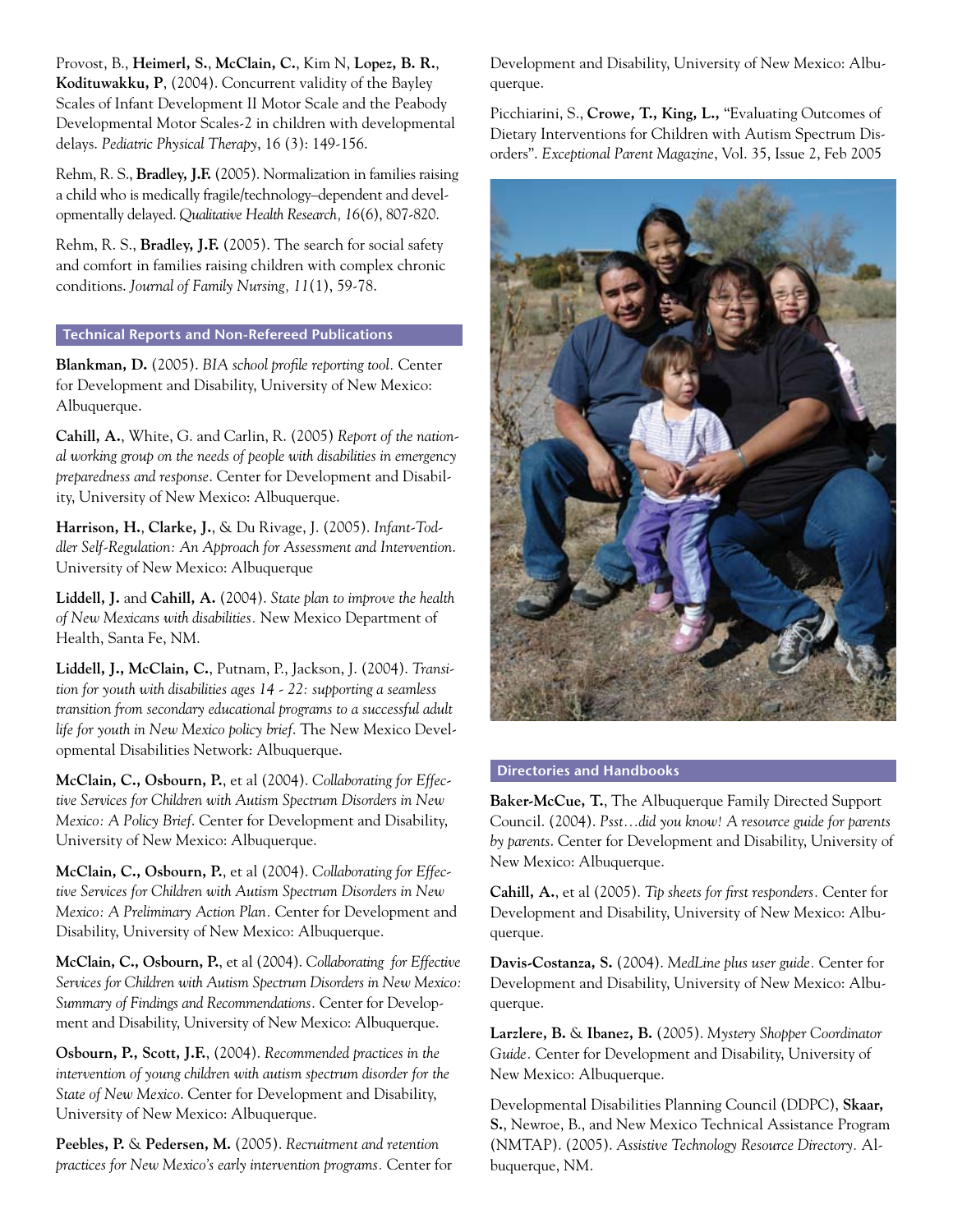

#### **Audio/Visual Materials**

**Harrison, H.** & **Bertrand, S.** (2005). *Me and you together: Creating inclusive supports for young children.* (Video). Center for Development and Disability, University of New Mexico: Albuquerque.

#### **Educational Modules and Testing Instruments**

**Harrison, H.** (*2005). Me and you together: Creating inclusive supports for young children* (Self-study guide). Center for Development and Disability, University of New Mexico: Albuquerque.

**Kodituwakku, P. W.** (2005). *Computing Squares: A test of mental calculation.* Center for Development and Disability, University of New Mexico: Albuquerque.

**Kodituwakku, P.** (2005). *Mental Calculation of Squares - a computerized test of working memory* (product). Center for Development and Disability, University of New Mexico: Albuquerque.

**Kodituwakku, P.** (2005). *Progressive Planning Test*. Center for Development and Disability, University of New Mexico: Albuquerque.

**Kodituwakku, P. W.** (2005). *Visual Discrimination Reversal Learning Test.* Center for Development and Disability, University of New Mexico: Albuquerque.

## **National And International Presentations**

**Baker-McCue, T.** and Goode, T. (2004, July). *Achieving cultural and linguistic competency in health care: the role of self assessment for practitioners and organizations*, CATCH and Medical Home Conference, Chicago, IL.

**Baker-McCue, T.** (2005, Dec.). *Journey of the heart*. Parent to Parent of Vermont Annual Statewide Conference, Partners in Care, Burlington VT.

**Baker-McCue, T.** (2005, February). *Best practices for family-faculty mentoring*, LEND Family Faculty Discipline Meeting, Washington, D.C.

**Baker-McCue, T.**, Grimes, J. and Roybal, K. (2005, February). *The importance of family-professional collaborations; strategies for creating successful family partnership councils.* 2nd International Conference on Patient-and Family-Centered Care, Partnerships for Enhancing Quality of Care, San Francisco, CA.

**Cahill, A.** and Ravesloot, C. (2004, July). *Health promotion curricula for consumers – common evaluation instruments.* Annual Meeting of CDC State Grantees, Washington, D.C.

**Cahill, A.**, Ravesloot, C., and Seekins, T. (2004, July) *Health promotion for people with disabilities: program development and*  evaluation of the Living Well with a disability program. 2<sup>nd</sup> Annual Meeting, National Center for Birth Defects and Developmental Disabilities, Washington, D.C.

**Cahill, A.** (2004, July). *How to design an effective performancebased strategic planning process.* Annual Meeting of CDC State Grantees, Washington, D.C.

**Cahill, A.** and Chapman, R. (2004, July). *Emergency and disaster preparedness for people with disabilities.* Annual Meeting of CDC State Grantees, Washington, D.C.

**Cahill, A.** and **Liddell, J.** (2004, July). *Health inequalities in new mexico: policy implications for disability and health in rural states.* 2<sup>nd</sup> Annual Meeting, National Center for Birth Defects and Developmental Disabilities, Washington, D.C.

**Crowe, T. K.,** VanLeit, B. (May 2005). *Problem-based learning facilitator training,* University of Mary, Bismarck, N.D.

**Fredine, H.,** Daniel, J. (2004, September) *A Population based approach to defining disability: health inequalities and people with disabilities.* Southwest Conference on Disability, Albuquerque, New Mexico.

**Fredine H**., Gizlice Z. (2004, November) *Disability status and select health risk behaviors among youth in New Mexico and North Carolina: A comparative analysis of the Youth Risk Behavior Survey (YRBS) in two states*. American Public Health Association, Washington, D.C.

**Heimerl, S.** & **Lopez, B. R.** (2004, December). *Developing a telehealth network for children with disabilities.* Poster presented at the Zero to Three, Sacramento, CA.

**Heimerl, S.** & **Lopez, B. R.** (2004, November). *Developing a telehealth network for children with disabilities.* Poster presented at the Association of Universities and Colleges on Disability, Washington D.C.

**Liddell, J.** and **Costanza-Davis, S.** (2004, November). *Forging new partnerships in information dissemination: challenges and rewards*. Association of University Centers on Disabilities Annual Meeting, Bethesda, MD.

**Kodituwakku, P. W.** (2004). *Neurobehaviroral phenotype in children with fetal alcohol syndrome. Workshop on fetal alcohol syndrome*. Pierre, S.D.

**Kodituwakku, P. W.** (2005). *Roots of conduct disorder in children*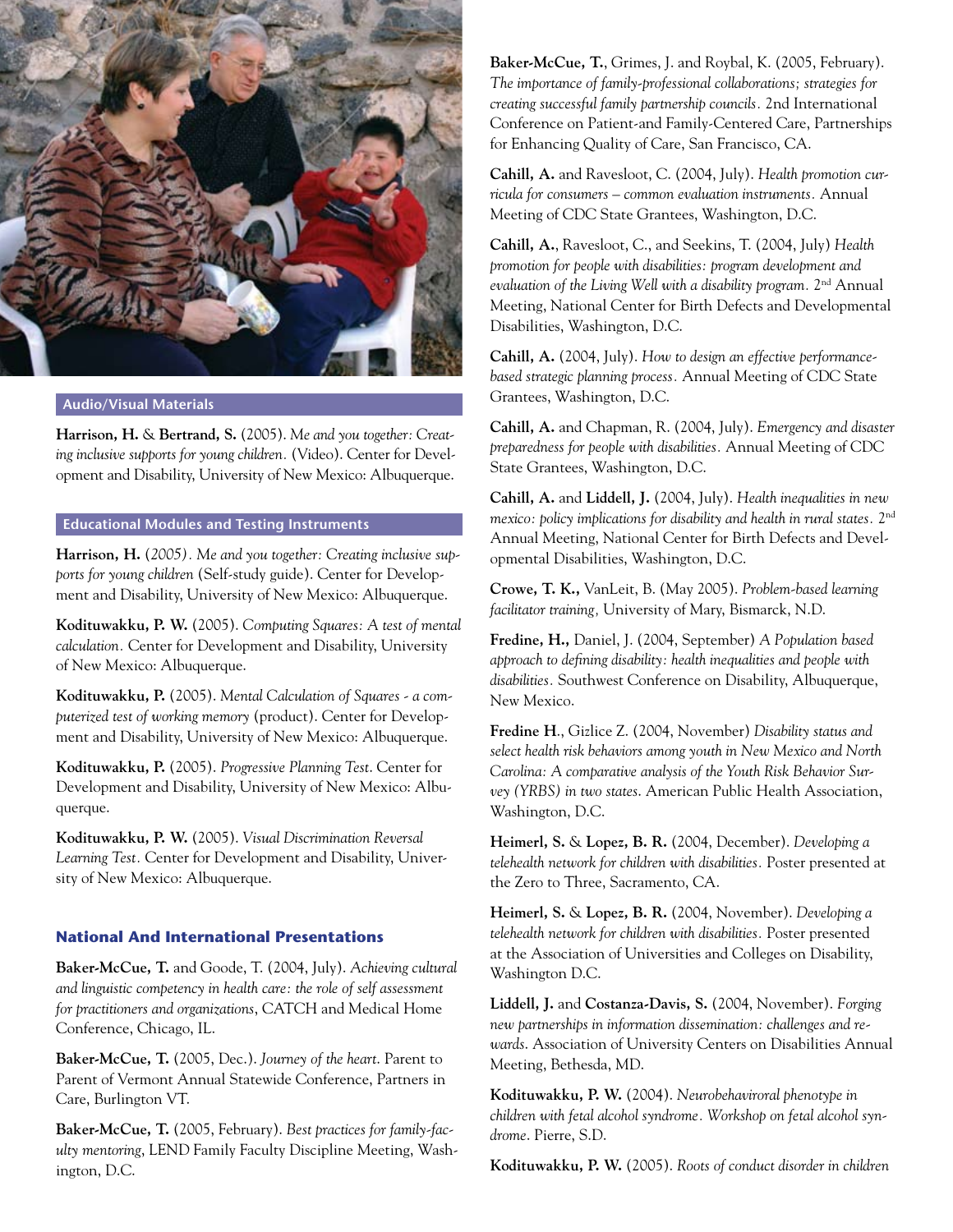*with fetal alcohol syndrome.* 9th International Congress on Law and Mental Health: Paris, France.

**Kodituwakku, P. W.**, Adams, R. (2005). *A health promotion approach to providing interventions for children with fetal alcohol syndrome in South Africa: a pilot study.* 29th International Congress on Law and Mental Health: Paris, France.

**Liddell, J., Ibanez, B.,** Peterson, J., **Skaar, S., McCue, T.** (2004, September) *Partnering with people with disabilities and communities.*  Southwest Conference on Disability, Albuquerque, NM.

**McClain, C., Osbourn, P.** (2004, September) *A Best practice action plan for children with autism spectrum disorder (ASD): promoting health systems change*. Southwest Conference on Disability, Albuquerque, NM.

**Morales, A.,** Holguin, C., Hardgrave, C. (2004, September) *Job retention for direct support professionals: exploring effective statewide and national interventions.* Southwest Conference on Disability, Albuquerque, New Mexico.

**Osbourn, P.**, **McClain, C.** (2004, November). *Collaborating for effective services for children with autism spectrum disorder* (Poster Presentation). Association of University Centers on Disabilities Annual Meeting, Bethesda, MD.

Picchiarini, S., **Crowe, T.K.** (October, 2004). *Project Mealtime: Mealtime Strategies for parents of young children with and without autism spectrum disorders (poster).* Southwest Conference on Disability, Albuquerque, New Mexico.

Shije, M., **Crowe, T.K.** (October, 2004). *Routines and time use of mothers with and without children with disabilities (poster).* Southwest Conference on Disability, Albuquerque, New Mexico.

**Skaar, S.** (2005, June). *Working together and avoiding prickly situations*. Alliance for Information and Referral Systems National Conference, Tucson, AZ.



#### **Funding Partners**

## **Government Grants and Contracts**

Administration on Developmental Disabilities, US Department of Health and Human Services

Albuquerque Public Schools

Bureau of Indian Affairs

Center for Health Care Strategies

Centers on Medicare and Medicaid Services

Governor's Commission on Disability

Health Resources and Services Administration, Office of Advancement of Telehealth

Health Resources and Services Administration, Maternal and Child Health Bureau

Indian Health Services

National Network Libraries of Medicine

National Library of Medicine

NM Commission for Deaf and Hard of Hearing Persons

New Mexico Department of Health, Office of Disability and Health

New Mexico Department of Health, Long Term Services Division

New Mexico Developmental Disabilities Planning Council

New Mexico Statewide Independent Living Council (SILC)

New Mexico Public Education Department

Division of Vocational Rehabilitation, NM Public Education Department

Northern Area Workforce Board

U.S. Department of Education

U.S. Department of Labor

#### **Corporations and Foundations**

Albuquerque Community Foundation Christopher Reeve Foundation PNM Rio Grande Credit Union Blue Cross Blue Shield of New Mexico Lovelace Sandia Health Systems

## **Individuals**

The CDD gratefully thanks the staff and individuals from the community who made donations to contribute to the work of the CDD.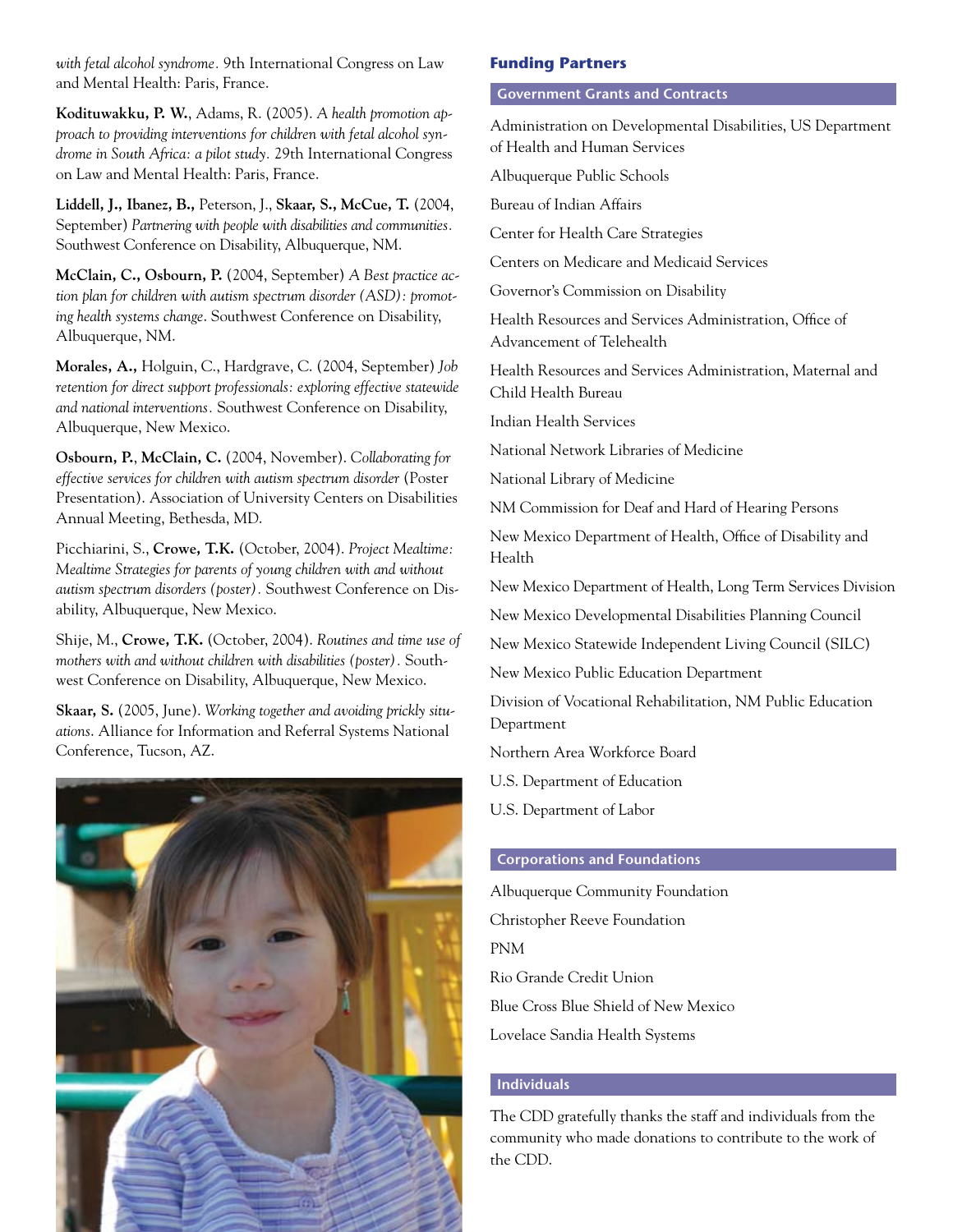## **Center Staff**

| Sherry Alderman, MD            | Physician, Early Childhood Evaluation Program                                                  |
|--------------------------------|------------------------------------------------------------------------------------------------|
| Monica J. Armas Aragon, MSW    | Sr. Program Therapist, Early Childhood Evaluation Program                                      |
| Carla Arnold, MA               | Mgr. Clinical Therapy Pgms., Early Childhood Evaluation Program                                |
| Frank Baca                     | General Office Helper, Center Administration                                                   |
| Julie Bachechi, BUS            | Training Support Analyst, Early Childhood Evaluation Program                                   |
| Joette Baity                   | Admin Asst 3, Native American Early Learning                                                   |
| Tanya Baker-McCue, MEd         | Program Manager, Family Support Systems Change Project                                         |
| Christy Barden, RN, BSN        | Division Director, Case Management Initiatives Division                                        |
| Melanie Barnhart, BA           | Admin. Asst. 3, Preschool Network                                                              |
| Sophie Bertrand, MA            | Program Manager, Preschool Network                                                             |
| Debra Billings, MS             | Training & Development Consultant, Early Childhood Network                                     |
| David Blankman                 |                                                                                                |
|                                | Data Manager, Disability & Health Policies Resources Unit                                      |
| Joan Bradley, RN, MSN          | Nursing Core Faculty, NM LEND Program                                                          |
| Nancy Brandon, MA              | Sr. Program Therapist, Early Childhood Evaluation Program                                      |
| Tony Cahill, PhD               | HS Senior Scientist, Disability & Health Policies Resources Unit                               |
| Doretta Calt                   | Admin. Asst. 3, Disability & Health Policies Resources Unit                                    |
| Vito Capobianco                | LAN Administrator, Computer Services                                                           |
| <b>Tony Carrillo</b>           | General Office Helper, NM LEND Program                                                         |
| Madlyn Cebada                  | Work Study, Early Childhood Network                                                            |
| Elizabeth Ceysens, CDE, LN, RD | Program Manager, Nutrition Core Faculty, SAFE Feeding Clinic, NM LEND Program                  |
| Jane C Clarke, PhD             | Research Scientist 3, SELF                                                                     |
| Dana Chavez, BA                | Work Study, Long Term Services Data Base                                                       |
| Laura Clayton                  | Family Specialist, Southwest Autism Network                                                    |
| Lucy Collier, MEd              | Sr. Program Therapist, Early Childhood Evaluation Program                                      |
| Patricia Cordova               | Medical Transcriptionist, Early Childhood Evaluation Program                                   |
| Terry Crowe, PhD, OTR          |                                                                                                |
| Rita Crozier, MA               | Occupational Therapy Core Faculty, NM LEND Program<br>Admin. Asst. 3, Southwest Autism Network |
|                                |                                                                                                |
| Valerie A. Darensburg          | Office Manager, Center Administration                                                          |
| Joe Davis, MBA                 | <b>Business Manager, Center Administration</b>                                                 |
| Stormy Davis-Costanza, MA      | Program Manager, Library & Information Network for the Community                               |
| Jaren Delphin                  | Work Study, Early Childhood Network                                                            |
| Louisa Doran                   | Accounting Tech, Center Administration                                                         |
| Nati Fabela                    | General Office Helper, Center Administration                                                   |
| Cathy Faulkner, RN, MSN        | Sr. Nurse Case Manager, Medically Fragile Case Mgmt. Program                                   |
| Frank Faustine, MS             | Sr. Program Therapist, Early Childhood Evaluation Program                                      |
| Cindy Feliz                    | Supervisor Admin. Support, Center Administration                                               |
| Gay Finlayson, MA              | Health Education Consultant, SouthWest Autism Network                                          |
| Val Ford, PhD                  | Leadership, Center Administration                                                              |
| Heidi Fredine, MPH             | HS Assoc. Scientist 1, Disability & Health Policies Resources Unit                             |
| Harrie Freedman, RN, MS        | Program Manager, Early Childhood Network                                                       |
| Karin Fulford, BA              | Admin. Asst. 2, Community Support Alliance                                                     |
| Vicki Galindo                  | Family Specialist, Family Support Systems Change Project                                       |
| Arabella Gallegos, RN, BSN     | Sr. Nurse Case Manager, Medically Fragile Case Mgmt. Program                                   |
| <b>Brian Gallegos</b>          | Supervisor Admin.Support, CSA/NO Walls/LINC                                                    |
|                                | Work Study, Early Childhood Network                                                            |
| Evangeline Garcia              |                                                                                                |
| Janell Garcia                  | Admin. Asst. 3, Center Administration                                                          |
| Dawn Giegerich, MA             | Office Assistant, Improving Communities of Practice                                            |
| Janis L. Gonzales              | Physician (On-Call), Early Childhood Evaluation Program                                        |
| Patricia Gray, RN, BSN         | Sr. Nurse Case Manager, Medically Fragile Case Mgmt. Program                                   |
| Marcella Greathouse            | Admin Asst 3, Project for NM Children & Youth Who Are Deafblind                                |
| Bettie Green, RN, MSN          | Sr. Nurse Case Manager, Medically Fragile Case Mgmt. Program                                   |
| <b>Ricky Greenfeld</b>         | General Office Helper, Library & Information Network for the Community                         |
| Patricia Gull                  | Family Specialist, Self-directed Family Support                                                |
| Deb Hall, MD                   | Physician, Early Childhood Evaluation Program/ REACH                                           |
| Alice Hanson, AA               | Supervisor Admin. Support, Medically Fragile Case Mgmt. Program                                |
| Holly Harrison, PhD            | Research Sci 3, SELF                                                                           |
| Maru Hartman                   | Supervisor Admin. Support, PROJECT SET                                                         |
| Sandy Heimerl, MS, PT          | Mgr. Clinical Therapy Programs., Early Childhood Evaluation Program/REACH                      |
| <b>Betty Hinojos</b>           | Training Support Analyst, Early Childhood Network                                              |
| Tracy Hoefer, AAN              | RN Case Manager, Medically Fragile Case Mgmt. Program                                          |
| Barbara House, BA              | Coordinator Special Events, Disability Health Policies & Research Unit                         |
|                                |                                                                                                |
| Barbara Hussey, BA             | Coordinator of Special Events, Southwest Conference on Disability                              |
| Barbara Ibañez, MS             | Training & Development Consultant, Community Support Alliance                                  |
| Regina Jenner, RN              | Sr. RN Case Manager, Medically Fragile Case Mgmt. Program                                      |
| Kathryn Josefson               | Office Assistant. Center Administration                                                        |
| Lauriann King                  | Family Specialist, PROJECT SET                                                                 |
| Ellen Kivitz, BS               | Sr. Program Therapist, Early Childhood Evaluation Program                                      |
| Piyadasa Kodituwakku, PhD      | Assistant Professor, Psychology Core Faculty, NM LEND Program/SouthWest Autism Network         |
| Beverly Larzalere, MBA         | Training & Development Consultant, Project GO                                                  |
| Maria E. Lawrence, AA          | Admin. Asst. 3, Early Childhood Evaluation Program                                             |
| Judy Ledman, MD                | Pediatrician, Early Childhood Evaluation Program                                               |
| Anita Lewis, RN, BSN           | Sr. Nurse Case Manager, Medically Fragile Case Mgmt. Program                                   |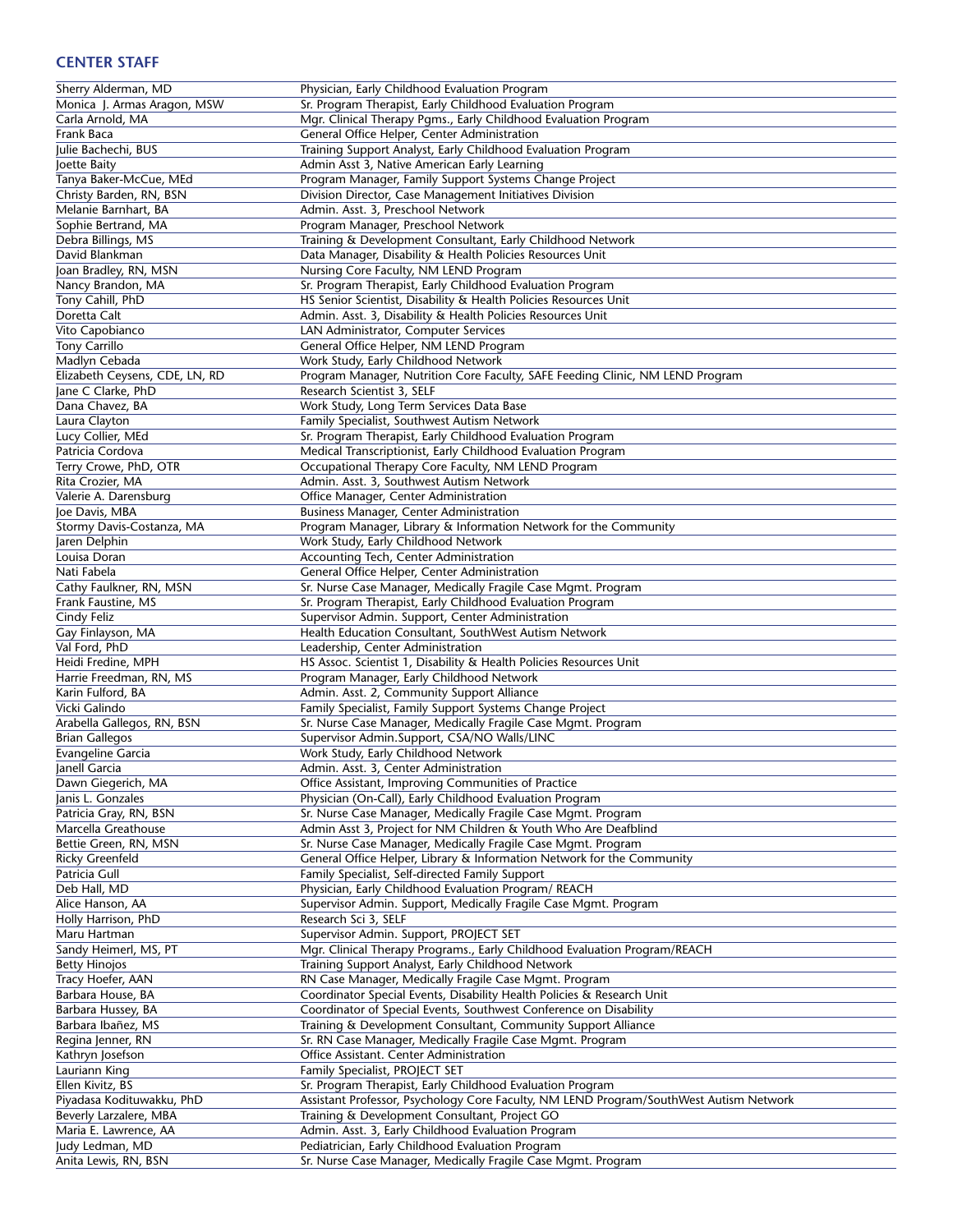| Judith Liddell, MBA           | CDD Associate Director, Division Director, Family & Community Partnerships Division                    |
|-------------------------------|--------------------------------------------------------------------------------------------------------|
| Brian Lopez, PhD              | Assistant Professor, Early Childhood Evaluation Program                                                |
| Natalie Marquez               | Work Study, Disability & Health Policies Resources Unit                                                |
| Patricia Marquez              | Admin. Asst. 2, Information Center for New Mexicans with Disabilities                                  |
| Diana M. Martinez, BA         | Family Specialist, SouthWest Autism Network                                                            |
| Tara Massarsky                | Library Info. Spec. 1, Library & Information Network for the Community                                 |
| Cate McClain, MD, PT, FAAP    | CDD Director, Director NM LEND Program                                                                 |
|                               |                                                                                                        |
| Barbara McKee, AA             | User Support Analyst 2, Computer Services                                                              |
| Molly McLaughlin, OT          | Program Manager, Project for NM Children & Youth Who Are Deafblind                                     |
| Evangeline McLuckie           | Family Specialist, Family Support Systems Change Project                                               |
| Jeanie McNabb, MA             | Program Manager, Preschool Network                                                                     |
| Peggy McNeil, RN, AA          | Nurse Case Manager, Medically Fragile Case Mgmt. Program                                               |
| Laurie McPherson, MS          | Unit IT Supervisor, Computer Services                                                                  |
| Alejandro Moralez, MSW, LISW  | CORE Faculty/Health Ed., Social Work Core Faculty, NM LEND Program                                     |
| Marcia Moriarta, PhD          | Manager Clinical Therapy Program, Early Childhood Evaluation Program                                   |
| Kathryn Namba, MA             | Senior Program Therapist, Early Childhood Evaluation Program                                           |
| Alison Noble, BA              | Administrator Group, Early Childhood Evaluation Program                                                |
|                               |                                                                                                        |
| Barbara Nolan, BA             | Admin Asst 2, Information Center for New Mexicans with Disabilities                                    |
| Brenda Oas, MEd               | Training & Development Consultant, Early Childhood Evaluation Program                                  |
| Pat Osbourn, MA, SLP/CCC, CED | Division Director, Speech Language Core Faculty, Neurodevelopmental Services Division, NM LEND Program |
| Roxanne Parra                 | Office Assistant, Center Administration                                                                |
| Sharon Pecha, BSN             | Program Manager, Early Childhood Evaluation Program                                                    |
| Mette Pedersen, MA, MEd       | Division Director, Early Childhood & Specialized Personnel Development Division                        |
| Patricia Peebles, PhD         | Research Information Specialist, Family & Community Partnerships Division                              |
| Teresa D. Phillips, MS        | Sr. Program Therapist, Southwest Autism Network                                                        |
| Bertha Podzemny               | Family Specialist, Early Childhood Network                                                             |
| Max Pohl                      | Program Coordinator, NM LEND Program                                                                   |
|                               |                                                                                                        |
| Marianne Potts, RN, MS        | Sr. Nurse Case Manager, Medically Fragile Case Mgmt. Program                                           |
| Beth Provost, PhD, PT         | Sr. Program Therapist, Early Childhood Evaluation Program                                              |
| Helen Rancher, RN, BSN        | Sr. Nurse Case Manager, Medically Fragile Case Mgmt. Program                                           |
| Nancy Rasch, BS               | Sr. Program Therapist, Early Childhood Evaluation Program                                              |
| Samantha Reid                 | Editorial Tech, Center Administration                                                                  |
| Zane Reeves, PhD              | Public Administration Core Faculty, NM LEND Program                                                    |
| Carolyn Richardson, EdD       | Division Director, Training Director, NM LEND Program                                                  |
| Shawne Riley                  | Admin Asst 3, ICOP                                                                                     |
| Cathy Rode, RN                | Sr. Nurse Case Manager, Medically Fragile Case Mgmt. Program                                           |
|                               |                                                                                                        |
| Debra Rodriguez               | Admin. Asst. 2, Medically Fragile Case Mgmt. Program                                                   |
| Jessica Romero                | Work Study, Early Childhood Evaluation Program                                                         |
| Elisa Sanchez-Wilkinson, AA   | Family Specialist, Project for NM Children & Youth Who Are Deafblind                                   |
| Rachael Sanchez               | Program Coordinator, Pueblo Connections                                                                |
| <b>Barry Schooley</b>         | Data Entry Operator, LTSD Database                                                                     |
| James F. Scott, MA            | Sr. Program Therapist, Early Childhood Evaluation Program/Project SET                                  |
| Richard Scotten               | User Support Analyst 2, Computer Services                                                              |
| Pam Segel, EdS                | Mgr. Clinical Therapy Pgms., Early Childhood Evaluation Program                                        |
| Phyllis Shingle               | Family Specialist, Family Support Systems Change Project                                               |
| Ann Sims, RN, BSN             | Operations Manager, Medically Fragile Case Mgmt. Program                                               |
|                               |                                                                                                        |
| Sandra Skaar, BA              | Health Educator, Information Center for New Mexicans with Disabilities                                 |
| Mary Ann Sloan, RN, MSN       | Sr. Nurse Case Manager, Medically Fragile Case Mgmt. Program                                           |
| <b>Bonnie Smith</b>           | Speech/Lang Interpreter, Disability & Health Policy Resources Unit                                     |
| Melody Smith, MPA             | Division Director, Administrative Division                                                             |
| Mary Sorenson, MS             | Accountant 1, Center Administration                                                                    |
| Jessica Stefhon               | Work Study, Center Administration                                                                      |
| Judy Stevens, MEd             | Program Manager, Community Support Alliance                                                            |
| Larry Strickland              | Development Officer, Center Administration                                                             |
| Cynthia Suniga, MLIS          | Library Info. Spec. 3, Library & Information Network for the Community                                 |
| Kathy "Mo" Taylor, BS, OT     | Sr. Program Therapist, SouthWest Autism Network                                                        |
| Daisy Thompson, MA, EdS       | Education & Development Mgr., Improving Communities of Practice                                        |
|                               |                                                                                                        |
| Eugene Thompson, EdD          | Mgr. Education Leadership Programs, Improving Communities of Practice                                  |
| Karen Tobey                   | Admin. Asst. 3, Project for NM Children & Youth Who Are Deafblind                                      |
| Marilyn Tracey, BA            | Program Manager, Indian Children's Program                                                             |
| Kathleen Trumbull, MEd        | Training & Development Consultant, Preschool Network                                                   |
| Lizette Vannest, RN, BSN      | Sr. Nurse Case Manager, Medically Fragile Case Mgmt. Program                                           |
| <b>Biatris Villarreal</b>     | Admin Asst 2, LTSD Database                                                                            |
| Theresa Walton                | Admin. Asst. 3, Center Administration                                                                  |
| Todd Weissenberger, BA        | Sr. Web Designer, Center Administration                                                                |
| Pauletta White, MA            | Training & Development Consult, Improving Communities of Practice                                      |
|                               | Admin Asst 3, Center Administration                                                                    |
| Nancy Wiley                   |                                                                                                        |
| Kayelynn Williams             | Family Specialist, SouthWest Autism Network                                                            |
| Mareth Williams, MD           | Physician, Early Childhood Evaluation Program                                                          |
| Karen "Cal" Wright, MS        | Health Education Manager, SouthWest Autism Network                                                     |
| Somer Wright                  | Admin. Asst. 1, Center Administration                                                                  |
| Mary Zaremba, MA              | Training & Development Consultant, Early Childhood Network                                             |
| Deborah Zuniga, AAN           | RN Case Manager, Medically Fragile Case Mgmt. Program                                                  |
|                               |                                                                                                        |